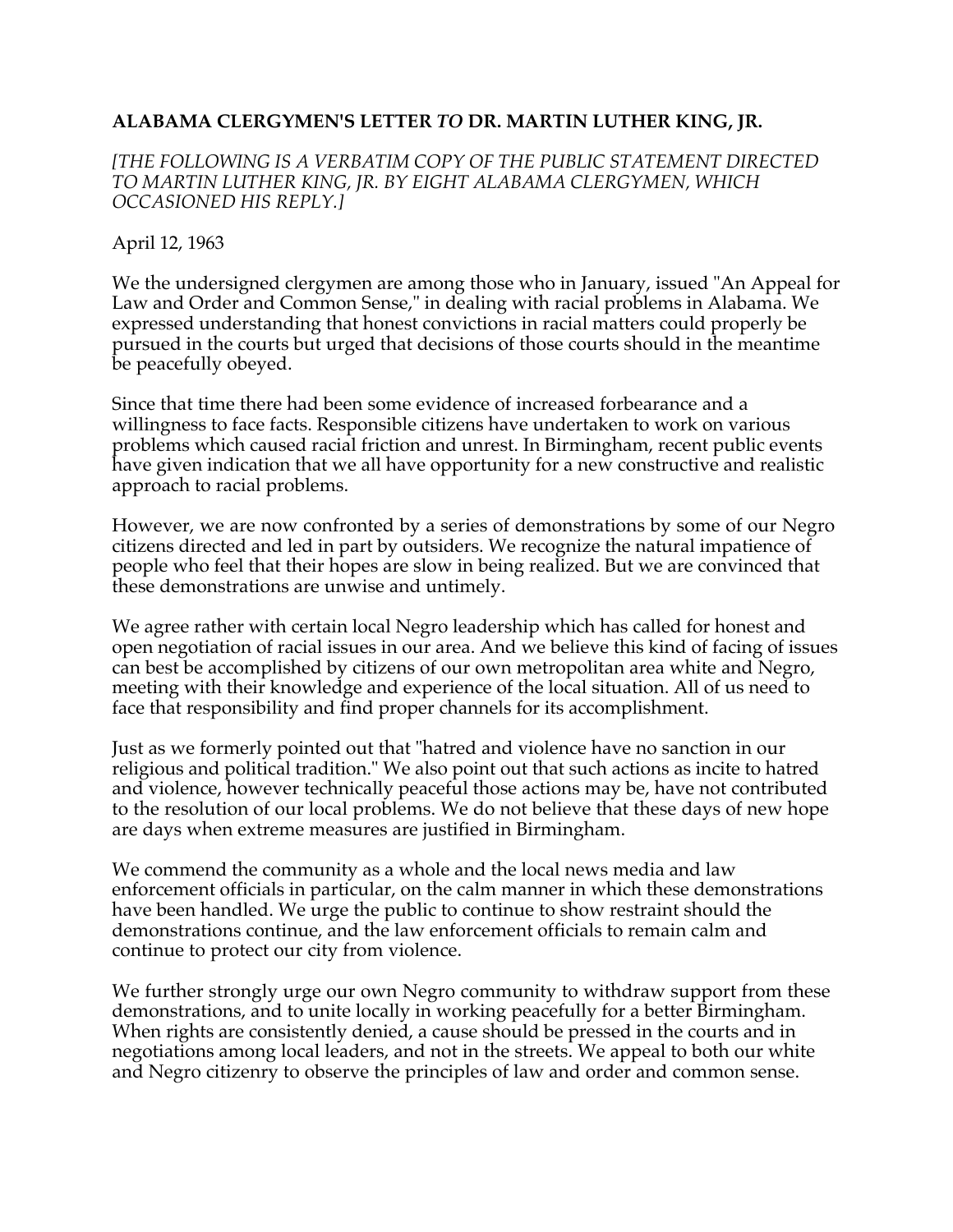*Signed by:* 

C. C. J. CARPENTER, D.D., LL.D. Bishop of Alabama

JOSEPH A. DURICK, D.D. Auxiliary Bishop. Diocese of Mobile-Birmingham

Rabbi HILTON J. GRAFMAN, Temple Emmanu-El, Birmingham, Alabama

Bishop PAUL HARDIN, Bishop of the Alabama-West Florida Conference of the Methodist Church.

Bishop HOLAN B. HARMON, Bishop of the North Alabama Conference of the Methodist Church

GEORGE M. MURRAY, Bishop Coadjutor, Episcopal Diocese of Alabama

EDWARD V. RAMSAGE, Moderator, Synod of the Alabama Presbyterian Church in the United States

EARL STALLINGS, Pastor, First Baptist Church, Birmingham, Alabama.

## **Letter From Birmingham City Jail - Dr. Martin Luther King, Jr.** April 16, 1963

My Dear Fellow Clergymen,

While confined here in the Birmingham City Jail, I came across your recent statement calling our present activities "unwise and untimely." Seldom, if ever, do I pause to answer criticism of my work and ideas...But since I feel that you are men of genuine good will and your criticisms are sincerely set forth, I would like to answer your statement in what I hope will be patient and reasonable terms. **(1)**  I think I should give the reason for my being in Birmingham, since you have been influenced by the argument of "outsiders coming in." I have the honor of serving as president of the Southern Christian Leadership Conference, an organization operating in every Southern state with headquarters in Atlanta, Georgia. We have some 85 affiliate organizations all across the South...Several months ago our local affiliate here in Birmingham invited us to be on call to engage in a nonviolent direct action program if such were deemed necessary. We readily consented, and when the hour came we lived up to our promises. So I am here, along with several members of my staff, because I have basic organizational ties here. Beyond this, I am in Birmingham because injustice is here. Just as the eighth century prophets left their little villages and carried their "thus saith the Lord" far beyond the boundaries of their home towns; and just as the Apostle Paul left his little village of Tarsus and carried the gospel of Jesus Christ to practically every hamlet and city of the Graeco-Roman world, I too am compelled to carry the gospel of freedom beyond my particular home town. Like Paul, I must constantly respond to the Macedonian call for aid. **(2)** 

Moreover, I am cognizant of the interrelatedness of all communities and states. I cannot sit idly by in Atlanta and not be concerned about what happens in Birmingham.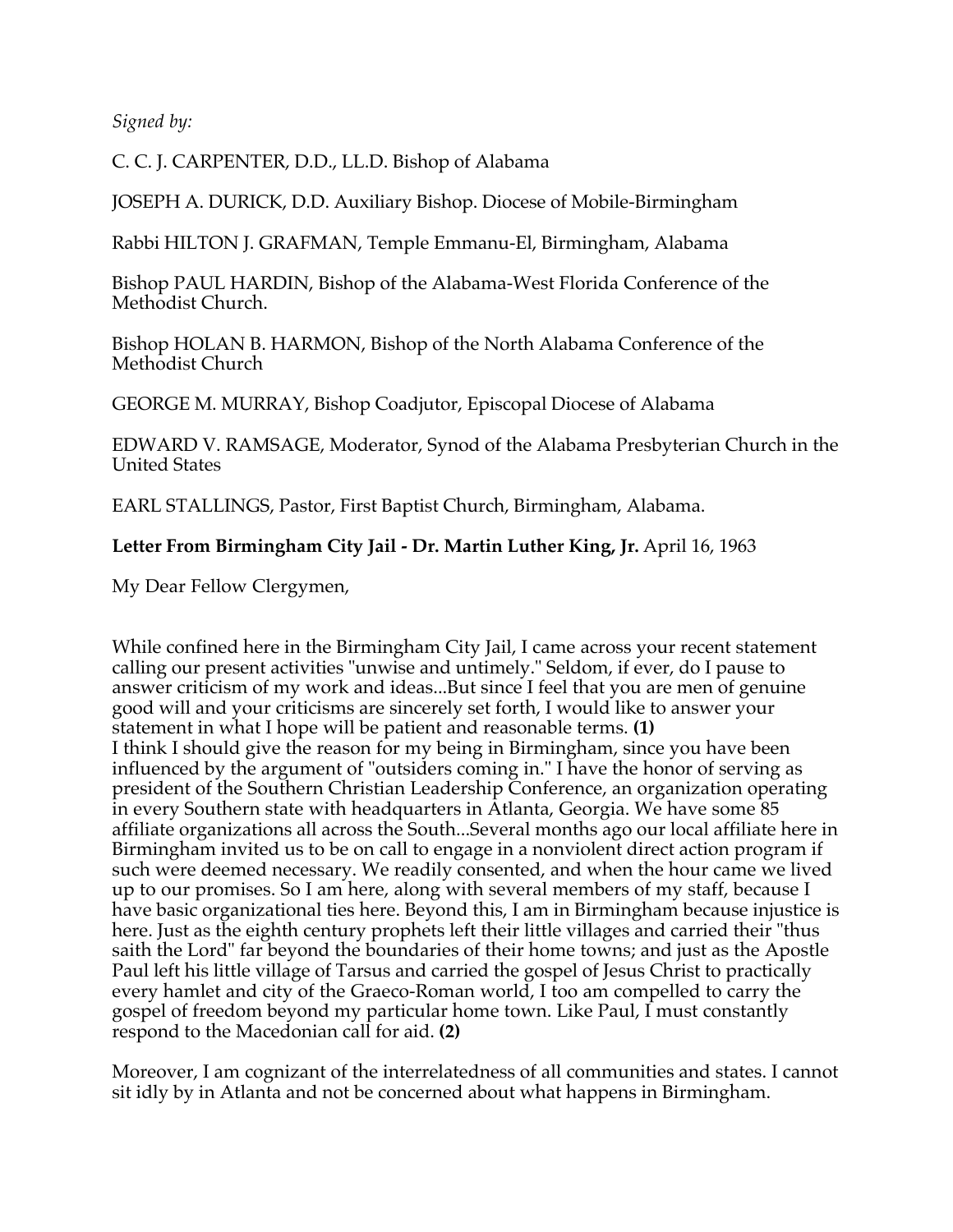Injustice anywhere is a threat to justice everywhere. We are caught in an inescapable network of mutuality, tied in a single garment of destiny. Whatever affects one directly affects all indirectly. Never again can we afford to live with the narrow, provincial "outside agitator" idea. Anyone who lives inside the United States can never be considered an outsider anywhere in this country. **(3)** 

In any nonviolent campaign there are four basic steps: 1) collection of the facts to determine whether injustices are alive; 2) negotiation; 3) self-purification; and 4) direct action. We have gone through all of these steps in Birmingham...Birmingham is probably the most thoroughly segregated city in the United States. Its ugly record of police brutality is known in every section of the country. Its unjust treatment of Negroes in the courts is a notorious reality. There have been more unsolved bombings of Negro homes and churches in Birmingham than in any city in this nation. These are the hard, brutal, and unbelievable facts. On the basis of these conditions Negro leaders sought to negotiate with the city fathers. But the political leaders consistently refused to engage in good faith negotiation. **(4)** 

Then came the opportunity last September to talk with some of the leaders of the economic community. In these negotiating sessions certain promises were made by the merchants - such as the promise to remove the humiliating racial signs from the stores. On the basis of these promises Reverend Shuttlesworth and the leaders of the Alabama Christian Movement for Human Rights agreed to call a moratorium on any type of demonstrations. As the weeks and months unfolded we realized that we were the victims of a broken promise. A few signs, briefly removed, returned; the others remained. **(5)** 

As in so many experiences in the past, we were confronted with blasted hopes, and the dark shadow of a deep disappointment settled upon us. So we had no alternative except that of preparing for direct action, whereby we would present our very bodies as a means of laying our case before the conscience of the local and national community. Mindful of the difficulties involved, we decided to undertake a process of selfpurification. We began a series of workshops on nonviolence, and we repeatedly asked ourselves: "Are you able to accept the blows without retaliating?" "Are you able to endure the ordeals of jail?" We decided to schedule our direct-action program for the Easter season, realizing that except for Christmas, this is the main shopping period of the year. Knowing that a strong economic with with-drawl program would be the byproduct of direct action, we felt that this would be the best time to bring pressure to bear on the merchants for the needed change. ... **(6)** 

You may well ask, "Why direct action? Why sit-ins, marches, etc.? Isn't negotiation a better path?" You are exactly right in your call for negotiation. Indeed, this is the purpose of direct action. Nonviolent direct action seeks to create such a crisis and establish such creative tension that a community that has constantly refused to negotiate is forced to confront the issue. It seeks so to dramatize the issue so that it can no longer be ignored. My citing the creation of tension as part of the work of the nonviolent-resister may sound rather shocking, but I must confess that I am not afraid of the word "tension." I have earnestly opposed violent tension, but there is a type of constructive, nonviolent tension which is necessary for growth. ... The purpose of our direct action program is to create a situation so crises-packed that it will inevitably open the door to negotiation. **(7)**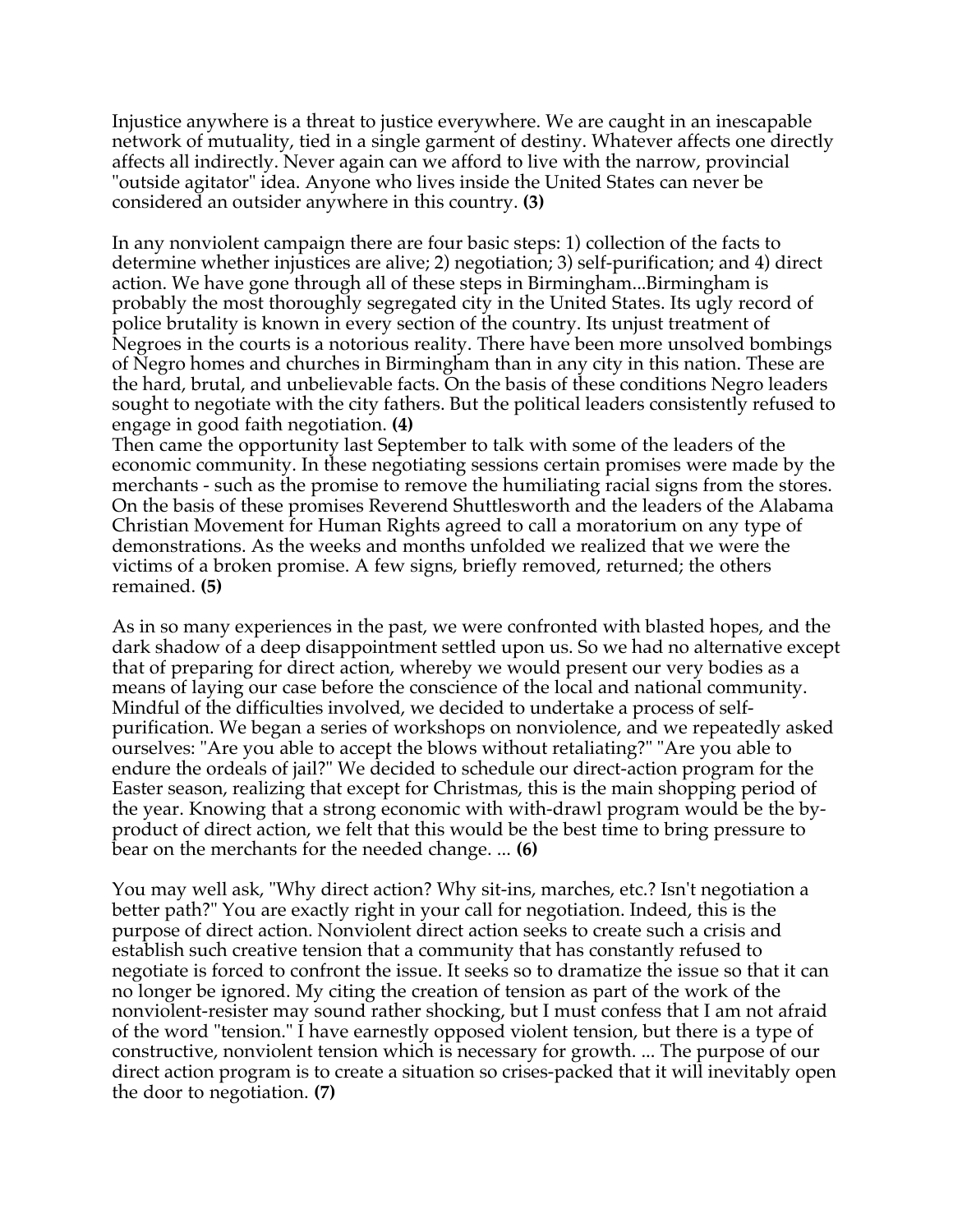My friends, I must say to you that we have not made a single gain in civil rights without legal and nonviolent pressure. History is the long and tragic story of the fact that privileged groups seldom give up their privileges voluntarily. Individuals may see the moral light and give up their unjust posture; but as Reinhold Niebuhr has reminded us, groups are more immoral than individuals. **(8)** 

We know through painful experience that freedom is never voluntarily given by the oppressor; it must be demanded by the oppressed. Frankly, I have yet to engage in a direct action movement that was "well timed," according to the timetable of those who have not suffered unduly from the disease of segregation. For years now I have heard the word "Wait!" It rings in the ear of every Negro with a piercing familiarity. This "Wait" has almost always meant "Never." It has been a tranquilizing Thalidomide, relieving the emotional stress for a moment, only to give birth to an ill-formed infant of frustration. We must come to see with the distinguished jurist of yesterday that "justice too long delayed is justice denied." **(9)** 

We have waited for more than 340 years for our constitutional and God-given rights. The nations of Asia and Africa are moving with jet-like speed toward the goal of political independence, and we still creep at horse and buggy pace toward the gaining of a cup of coffee at a lunch counter. I guess it is easy for those who have never felt the stinging darts of segregation to say wait. But when you have seen vicious mobs lynch your mothers and fathers at will and drown your sisters and brothers at whim; when you have seen hate-filled policemen curse, kick, brutalize, and even kill your black brothers and sisters with impunity; when you see the vast majority of your 20 million Negro brothers smothering in an airtight cage of poverty in the midst of an affluent society; when you suddenly find your tongue twisted and your speech stammering as you seek to explain to your six-year-old daughter why she can't go to the public amusement park that has just been advertised on television, and see the tears welling up in her little eyes when she is told that Funtown is closed to colored children, and see the depressing clouds of inferiority begin to form in her little mental sky, and see her begin to distort her little personality by unconsciously developing a bitterness toward white people; when you have to concoct an answer for a five-year-old son who is asking in agonizing pathos: "Daddy, why do white people treat colored people so mean?"; when you take a cross country drive and find it necessary to sleep night after night in the uncomfortable corners of your automobile because no motel will accept you; when you are humiliated day in and day out by nagging signs reading "white" men and "colored"; when your first name becomes "nigger" and your middle name becomes "boy" (however old you are) and your last name becomes "John," and when your wife and mother are never given the respected title of "Mrs."; when you are harried by day and haunted by night by the fact that you are a Negro, living constantly at tip-toe stance, never quite knowing what to expect next, and plagued with inner fears and outer resentments; when you are forever fighting a degenerating sense of "nobodiness"-then you will understand why we find it difficult to wait. There comes a time when the cup of endurance runs over, and men are no longer willing to be plunged into an abyss of injustice where they experience the bleakness of corroding despair. I hope, sirs, you can understand our legitimate and unavoidable impatience. **(10)** 

You express a great deal of anxiety over our willingness to break laws. This is certainly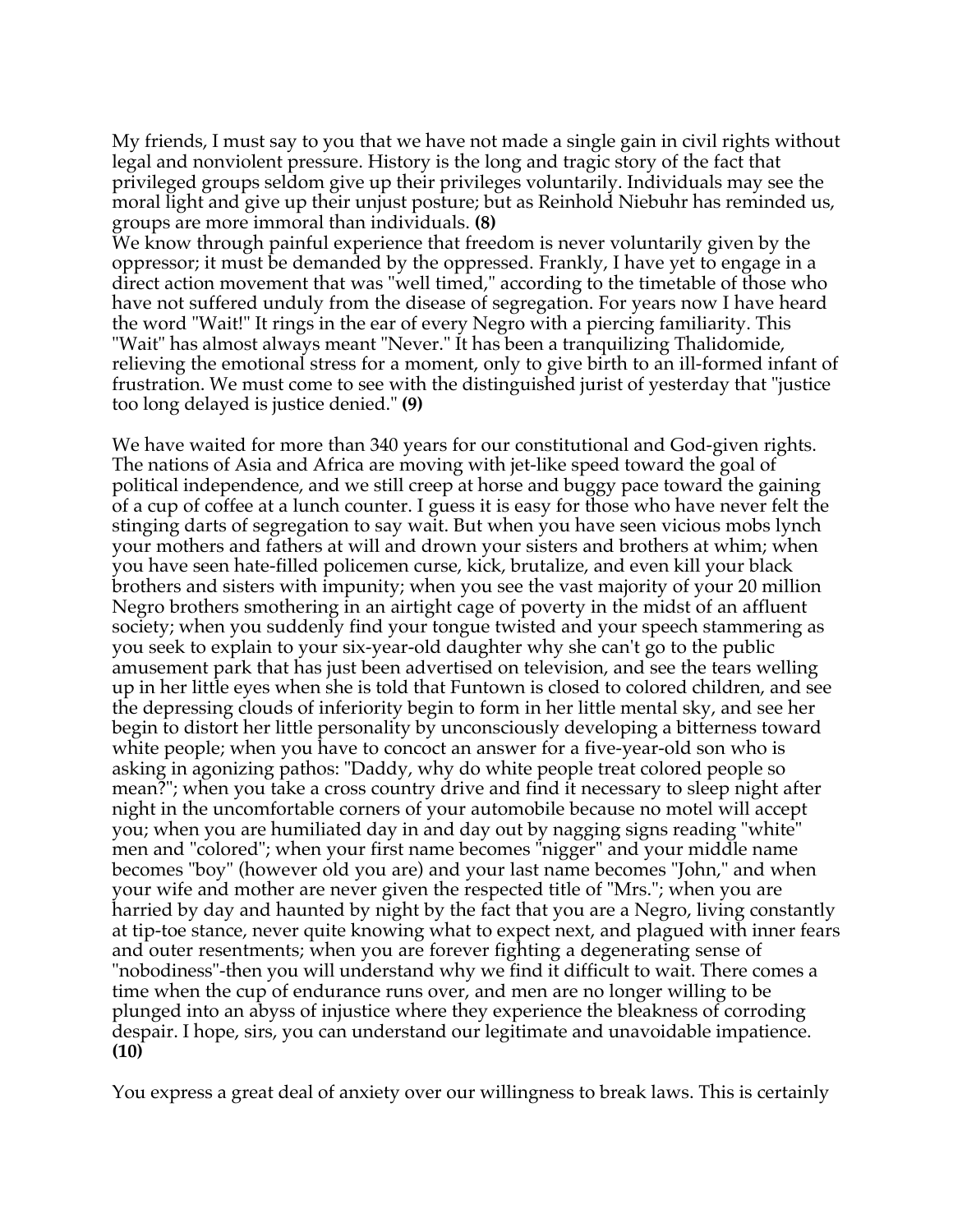a legitimate concern. Since we so diligently urge people to obey the Supreme Court's decision of 1954 outlawing segregation in the public schools, it is rather strange and paradoxical to find us consciously breaking laws. One may well ask: "How can you advocate breaking some laws and obeying others?" The answer is found in the fact that there are two types of laws: There are just and there are unjust laws. I would agree with Saint Augustine that "An unjust law is no law at all." **(11)** 

Now, what is the difference between the two? How does one determine when a law is just or unjust? A just law is a man-made code that squares with the moral law or the law of God. An unjust law is a code that is out of harmony with the moral law. To put it in the terms of Saint Thomas Aquinas, an unjust law is a human law that is not rooted in eternal and natural law. Any law that uplifts human personality is just. Any law that degrades human personality is unjust. All segregation statutes are unjust because segregation distorts the soul and damages the personality. It gives the segregator a false sense of superiority, and the segregated a false sense of inferiority. To use the words of Martin Buber, the Jewish philosopher, segregation substitutes and "I-it" relationship for an "I-thou" relationship, and ends up relegating persons to the status of things. So segregation is not only politically, economically and sociologically unsound, but it is morally wrong and sinful. Paul Tillich has said that sin is separation. Isn't segregation an existential expression of man's tragic separation, an expression of his awful estrangement, his terrible sinfulness? So I can urge men to disobey segregation ordinances because they are morally wrong. **(12)** 

Let us turn to a more concrete example of just and unjust laws. An unjust law is a code that a majority inflicts on a minority that is not binding on itself. This is difference made legal. On the other hand a just law is a code that a majority compels a minority to follow that it is willing to follow itself. This is sameness made legal. **(13)** 

Let me give another explanation. An unjust law is a code inflicted upon a minority which that minority had no part in enacting or creating because they did not have the unhampered right to vote. Who can say that the legislature of Alabama which set up the segregation laws was democratically elected? Throughout the state of Alabama all types of conniving methods are used to prevent Negroes from becoming registered voters and there are some counties without a single Negro registered to vote despite the fact that the Negro constitutes a majority of the population. Can any law set up in such a state be considered democratically structured? **(14)** 

These are just a few examples of unjust and just laws. There are some instances when a law is just on its face and unjust in its application. For instance, I was arrested Friday on a charge of parading without a permit. Now there is nothing wrong with an ordinance which requires a permit for a parade, but when the ordinance is used to preserve segregation and to deny citizens the First-Amendment privilege of peaceful assembly and peaceful protest, then it becomes unjust. **(15)** 

I hope you can see the distinction I am trying to point out. In no sense do I advocate evading or defying the law as the rabid segregationist would do. This would lead to anarchy. One who breaks an unjust law must do it openly, lovingly, (not hatefully as the white mothers did in New Orleans when they were seen on television screaming "nigger, nigger, nigger") and with a willingness to accept the penalty. I submit that an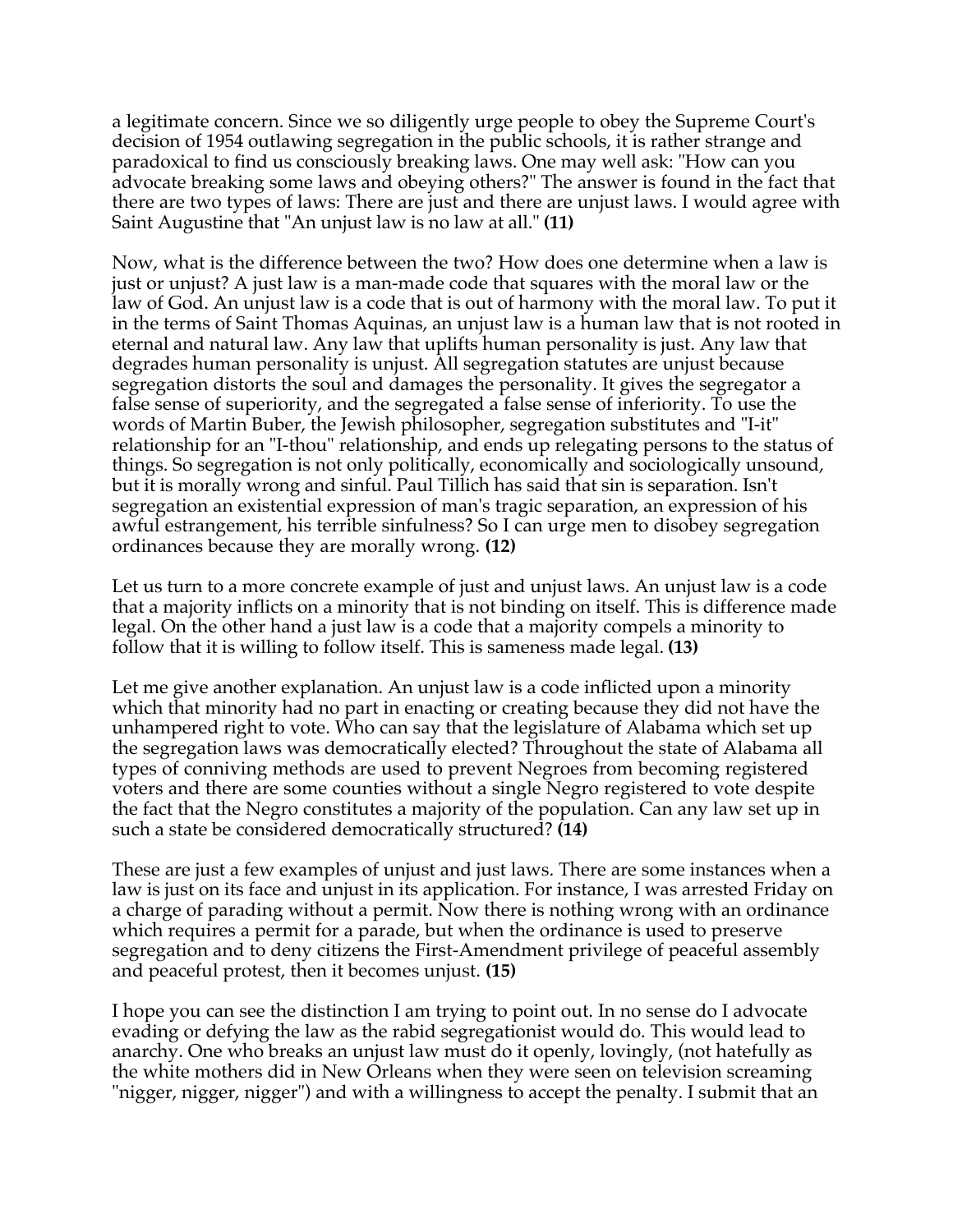individual who breaks a law that conscience tells him is unjust, and willingly accepts the penalty by staying in jail to arouse the conscience of the community over its injustice, is in reality expressing the very highest respect for law. **(16)** 

Of course, there is nothing new about this kind of civil disobedience. It was seen sublimely in the refusal of Shadrach, Meshach and Abednego to obey the laws of Nebuchadnezzar because a higher moral law was involved. It was practiced superbly by the early Christians who were willing to face hungry lions and the excruciating pain of chopping blocks, before submitting to certain unjust laws of the Roman Empire. To a degree academic freedom is a reality today because Socrates practiced civil disobedience. ... **(17)** 

I must make two honest confessions to you, my Christian and Jewish brothers. First, I must confess that over the last few years I have been gravely disappointed with the white moderate. I have almost reached the regrettable conclusion that the Negro's great stumbling block in the stride toward freedom is not the White citizens' "Councilor" or the Ku Klux Klanner, but the white moderate who is more devoted to "order" than to justice; who prefers a negative peace which is the absence of tension to a positive peace which is the presence of justice; who constantly says "I agree with you in the goal you seek, but I can't agree with your methods of direst action"; who paternalistically feels that he can set the timetable for another man's freedom; who lives by the myth of time and who constantly advises the Negro to wait until a "more convenient season." Shallow understanding from people of good will is more frustrating than absolute misunderstanding from people of ill will. Lukewarm acceptance is much more bewildering than outright rejection. ... **(18)** 

You spoke of our activity in Birmingham as extreme. At first I was rather disappointed that fellow clergymen would see my nonviolent efforts as those of an extremist. I started thinking about the fact that I stand in the middle of two opposing forces in the Negro community. One is a force of complacency made up of Negroes who, as a result of long years of oppression, have been so completely drained of self-respect and a sense of "somebodiness" that they have adjusted to segregation, and a few Negroes in the middle class who, because of a degree of academic and economic security, and at points they profit from segregation, have unconsciously become insensitive to the problems of the masses. The other force is one of bitterness and hatred and comes perilously close to advocating violence. It is expressed in the various black nationalist groups that are springing up over the nation, the largest and best known being Elijah Muhammad's Muslim movement. This movement is nourished by the contemporary frustration over the continued existence of racial discrimination. It is made up of people who have lost faith in America, who have absolutely repudiated Christianity, and who have concluded that the white man in an incurable "devil."... **(19)** 

Oppressed people cannot remain oppressed forever. The urge for freedom will eventually come. This is what happened to the American Negro. Something within has reminded him of his birthright of freedom; something without has reminded him that he can gain it. Consciously and unconsciously, he has been swept in by what the Germans call the Zeitgeist, and with his black brothers of Africa, and his brown and yellow brothers of Asia, South America and the Caribbean, he is moving with a sense of cosmic urgency toward the promised land of racial justice. **(20)**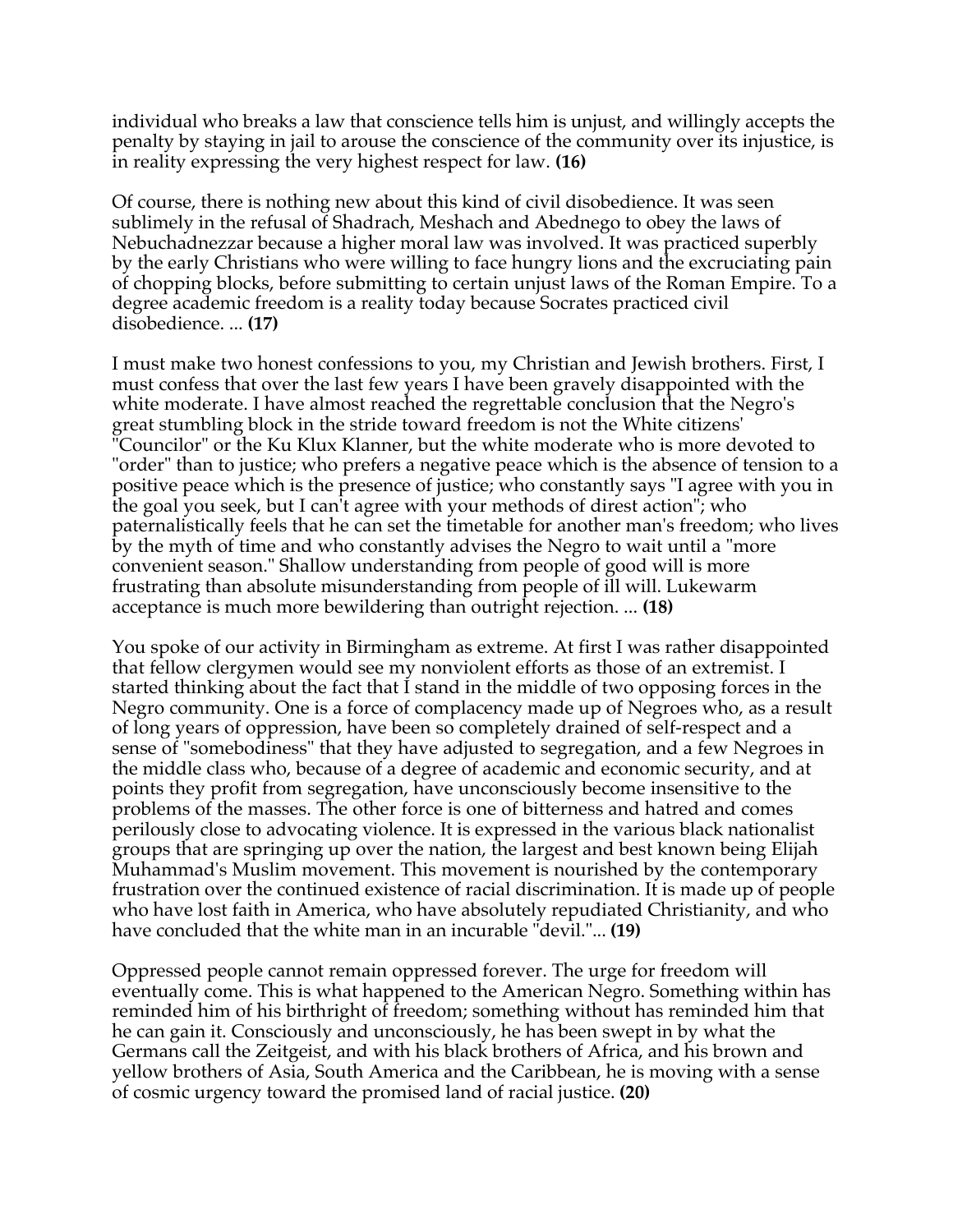Recognizing this vital urge that has engulfed the Negro community, one should readily understand public demonstrations. The Negro has many pent-up resentments and latent frustrations. He has to get them out. So let him march sometime; let him have his prayer pilgrimages to the city hall; understand why he must have sit-ins and freedom rides. If his repressed emotions do not come out in these nonviolent ways, they will come out in ominous expressions of violence. This is not a threat; it is a fact of history. So I have not said to my people, "Get rid of your discontent." But I have tried to say that this normal and healthy discontent can be channeled through the creative outlet of nonviolent direct action. ... **(21)** 

In spite of my shattered dreams of the past, I came to Birmingham with the hope that the white religious leadership in the community would see the justice of our cause and, with deep moral concern, serve as the channel through which our just grievances could get to the power structure. I had hoped that each of you would understand. But again I have been disappointed. **(22)** 

I have heard numerous religious leaders of the South call upon their worshippers to comply with a desegregation decision because it is the law, but I have longed to hear white ministers say follow this decree because integration is morally right and the Negro is your brother. In the midst of blatant injustices inflicted upon the Negro, I have watched white churches stand on the sideline and merely mouth pious irrelevancies and sanctimonious trivialities. In the midst of a mighty struggle to rid our nation of racial and economic injustice, I have heard so many ministers say, "Those are social issues with which the Gospel has no real concern," and I have watched so many churches commit themselves to a completely other-worldly religion which made a strange distinction between body and soul, the sacred and the secular. **(23)** 

So here we are moving toward the exit of the twentieth century with a religious community largely adjusted to the status quo, standing as a tail-light behind other community agencies rather than a headlight leading men to higher levels of justice. **(24)** 

I have traveled the length and breadth of Alabama, Mississippi and all the other southern states. On sweltering summer days and crisp autumn mornings I have looked at her beautiful churches with their lofty spires pointing heavenward. I have beheld the impressive outlay of her massive religious education buildings. Over and over again I have found myself asking: "What kind of people worship here? Who is their God? Where were their voices when the lips of Governor Barnett dripped with words of interposition and nullification? Where were they when Governor Wallace gave the clarion call for defiance and hatred? Where were their voices of support when tired, bruised and weary Negro men and women decided to rise from the dark dungeons of complacency to the bright hills of creative protest?" ... **(25)** 

Yes, these questions are still in my mind. In deep disappointment, I have wept over the laxity of the church. But be assured that my tears have been tears of love. There can be no deep disappointment where there is not deep love. Yes, I love the church; I love her sacred walls. How could I do otherwise? I am in the rather unique position of being the son, the grandson and the great-grandson of preachers. Yes, I see the church as the body of Christ. But, oh! How we have blemished and scarred that body through social